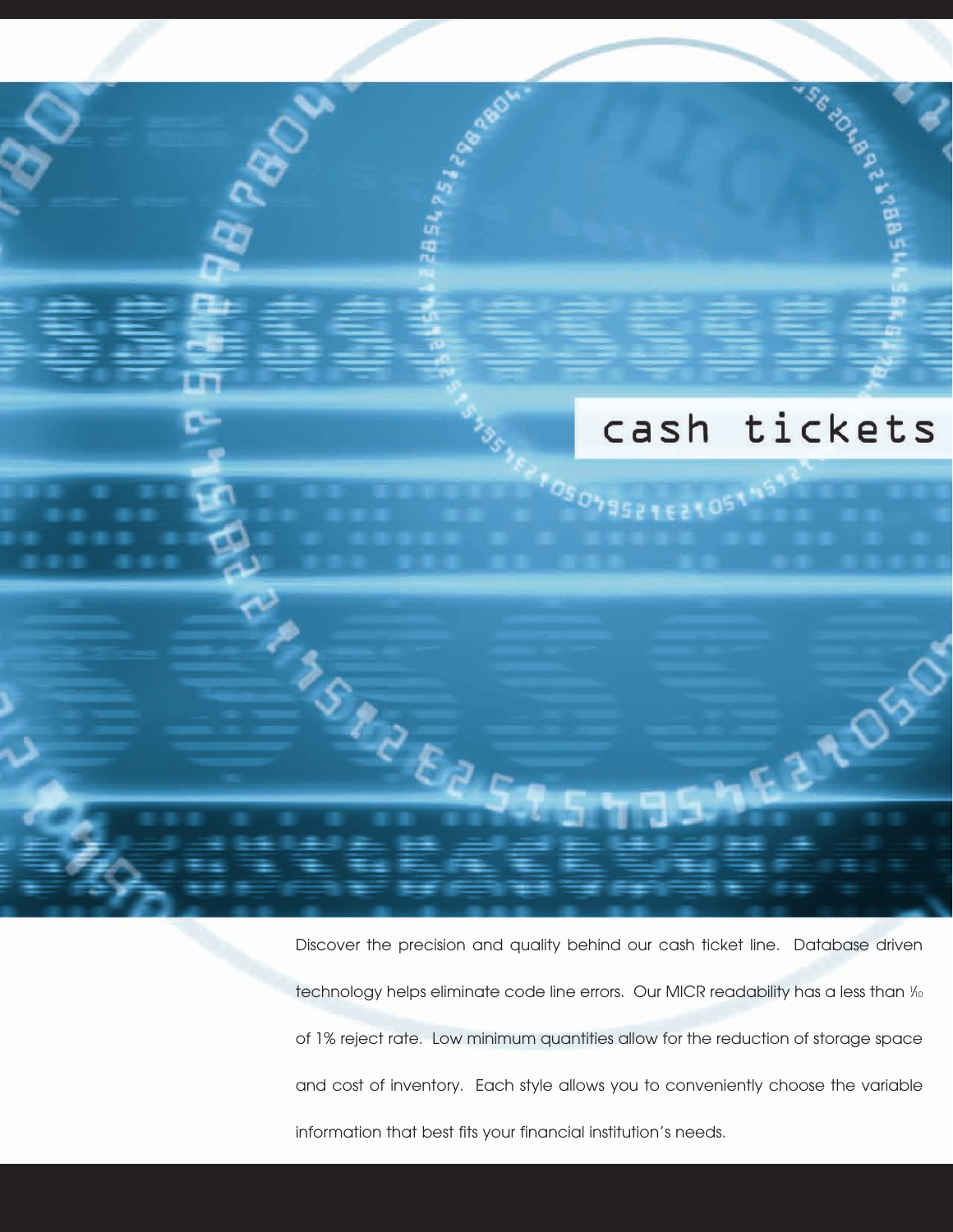# **Standard Single-Part Cash Tickets**



| <b>SPECIAL PRICING FOR</b> | Size:                    | $2\frac{3}{4}$ " x 6"               | 5,000 per teller<br><b>Normal</b>                                           | <b>Variable Information:</b>                                               |
|----------------------------|--------------------------|-------------------------------------|-----------------------------------------------------------------------------|----------------------------------------------------------------------------|
| <b>LARGE QUANTITIES,</b>   | Colors:                  | White, Pink, Blue,<br>Canary, Green | Order:<br>10,000 per teller<br>Economy                                      | • Financial Institution's Imprint<br>• MICR Codeline<br>• Cash In/Cash Out |
| <b>CONTRACTS AND</b>       | Parts:                   | Single-Part Forms                   | Order:                                                                      | • Cash In Debit/                                                           |
| <b>CONVERSIONS</b>         | Paper:                   | <b>MICR Bond</b>                    | To order a parts same<br>carbonless no stub duplicate,                      | Cash Out Credit<br>• Teller Number                                         |
|                            | <b>Minimum</b><br>Order: | 2,500 per teller                    | change the "CT" to a "DT" $(6")$<br>or "DTL" $(6\frac{1}{2})$ . See page 4. |                                                                            |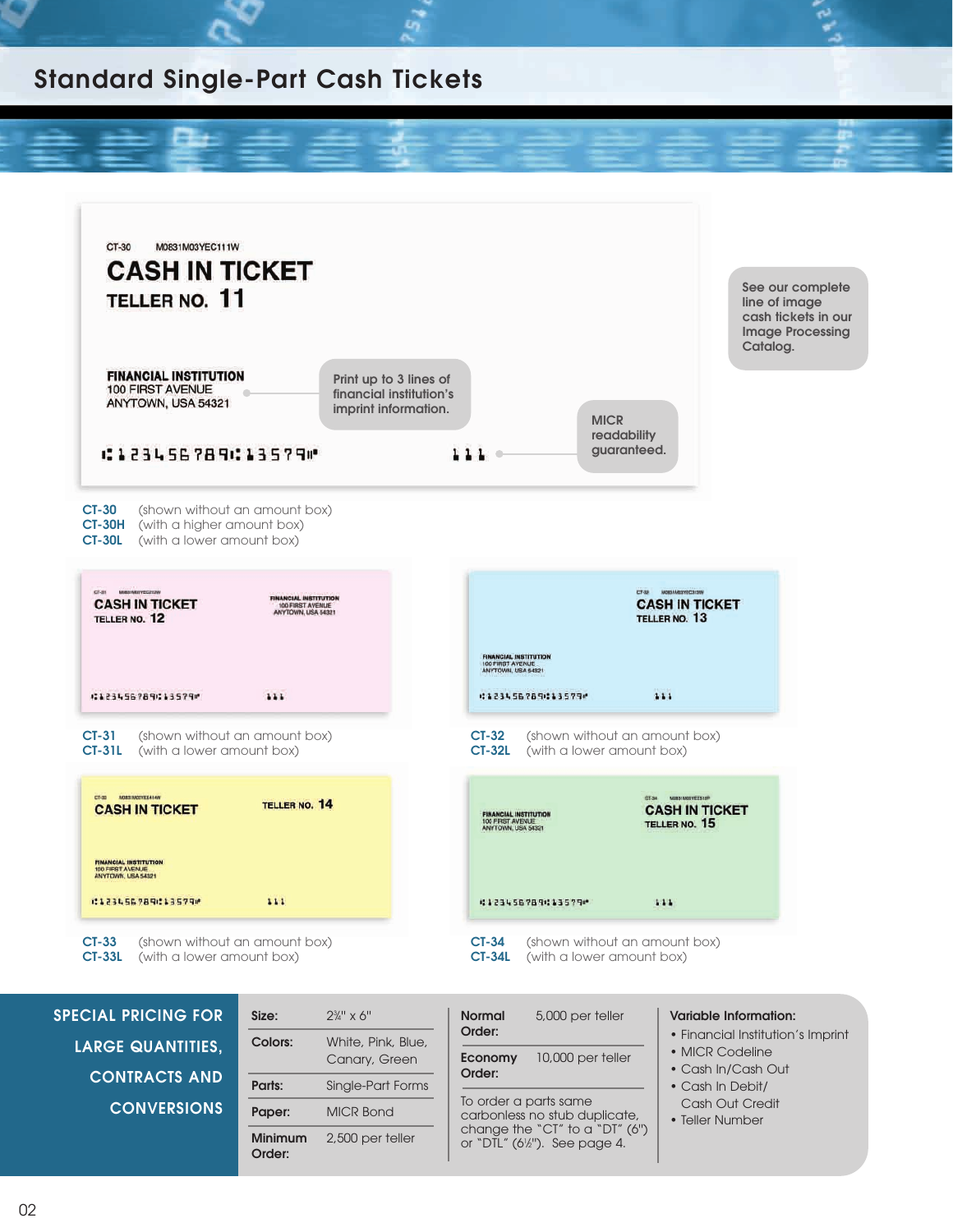# **Standard Single-Part Cash Tickets**

| CASH<br>IN                                                                                                                                                            | $CT-1$<br><b>REXERCISEDER</b><br>TELLER NUMBER<br><b>FINANCIAL INSTITUTION</b><br>ANYTOWN, USA 54321<br>18                                                                                 | <b>FINANCIAL INSTITUTION</b><br>IERRATORAZCTORRG<br>ANYTOWN, USA 54321<br><b>CASH IN TICKET</b><br>TELLER NO. 19                                                                                                                                                                    |
|-----------------------------------------------------------------------------------------------------------------------------------------------------------------------|--------------------------------------------------------------------------------------------------------------------------------------------------------------------------------------------|-------------------------------------------------------------------------------------------------------------------------------------------------------------------------------------------------------------------------------------------------------------------------------------|
| :123456789:13579"                                                                                                                                                     | 111                                                                                                                                                                                        | 41234567894135796<br>111                                                                                                                                                                                                                                                            |
| $CT-1$                                                                                                                                                                |                                                                                                                                                                                            | $CT-2$                                                                                                                                                                                                                                                                              |
| <b>CASH TICKET IN</b><br>TELLER NO. 20                                                                                                                                | 11193102A2C77W<br>27.3<br><b>FINANCIAL INSTITUTION</b><br>ANYTOWN, USA 54321<br>BRANCH 01<br>VAULT                                                                                         | CT-35L MIGSIMISYEES1SP<br><b>TELLER NO. 16</b><br><b>CASH IN TICKET</b>                                                                                                                                                                                                             |
|                                                                                                                                                                       |                                                                                                                                                                                            | AMOUNT<br><b>FINANCIAL INSTITUTION</b><br>100 FIRST AVENUE<br>ANYTOWN, USA 54321                                                                                                                                                                                                    |
| 41234567894135790                                                                                                                                                     | 111                                                                                                                                                                                        | 111<br>01234567890135790                                                                                                                                                                                                                                                            |
| <b>BRANCH 1</b><br><b>FINANCIAL INSTITUTION</b><br>ANYTOWN, USA 54321<br>BRANCH 01                                                                                    | <b>CT-AT</b><br><b>CASH IN TICKET</b><br>V7005V86EPDN01W<br><b>TELLER NO.</b><br>17                                                                                                        | <b>CT-35L</b><br>(shown with a lower amount box)<br><b>IKKKKYBSAZGB365W</b><br>OT-OB<br><b>FINANCIAL INSTITUTION</b><br>ANYTOWN, USA 54321<br>х 100'в<br>$x$ 50's<br><b>CASH IN TICKET</b><br>$x$ 20's<br>$x$ $10's$<br>TELLER NO. 23<br>x 5's<br>$x - 1$ 's<br><b>JATOT GIAARD</b> |
| 41234567894135796                                                                                                                                                     | 111                                                                                                                                                                                        | 111<br>41234567894135790                                                                                                                                                                                                                                                            |
| CT-A1<br><b>CT-A1E</b><br>CT-N1                                                                                                                                       | (shown without a notation box)<br>(without a notation box, without an amount box)<br>(with a notation box)                                                                                 | <b>CT-CB</b>                                                                                                                                                                                                                                                                        |
| DEALER BARRAIT<br><b>CTAC</b><br><b>VAULT OUT TICKET</b><br><b>VAULT NO. 123456</b><br>FINANCIAL INSTITUTION<br>ANYTOWN, USA 54321<br>BRANCH 01<br><b>CL234-6789C</b> | \$100's<br>Halves<br>\$50's<br>Quarters<br>\$20's<br>Dimes<br>\$10's<br><b>Nickels</b><br>\$5's<br>Pennies<br>51's<br>Other<br>Sub-Total<br>Sub-Total<br><b>TOTAL</b><br>455 2204 28<br>90 | <b>VAULT IN TICKET</b><br><b>FINANCIAL INSTITUTION</b><br><b>VAULT</b><br>NUMBER<br><b>CURRENCY</b><br>Ē<br>123<br>:1234-67890<br>45 109622<br>90                                                                                                                                   |
| <b>CT-HC</b>                                                                                                                                                          |                                                                                                                                                                                            | <b>CT-HD</b>                                                                                                                                                                                                                                                                        |
| Size:<br>$2\frac{3}{4}$ " x 6"                                                                                                                                        | <b>Normal</b><br>5,000 per teller                                                                                                                                                          | <b>SEE OUR IMAGE</b><br><b>Variable Information:</b>                                                                                                                                                                                                                                |
| Colors:<br>White, Pink, Blue,<br>Canary, Green                                                                                                                        | Order:<br>10,000 per teller<br>Economy                                                                                                                                                     | • Financial Institution's Imprint<br><b>PROCESSING</b><br>• MICR Codeline                                                                                                                                                                                                           |

- MICR Codeline • Cash In/Cash Out
- Cash In Debit/

**Parts:** Single-Part Forms

**Order:**

To order a parts same carbonless no stub duplicate, change the "CT" to a "DT" (6'') or "DTL" (61 ⁄2''). See page 4.

**Paper:** MICR Bond **Minimum** 2,500 per teller

**Order:**

- Cash Out Credit
- Teller Number
- Auxiliary Line Available
- **PROCESSING SECTION FOR IMAGE COMPATIBLE CASH TICKETS**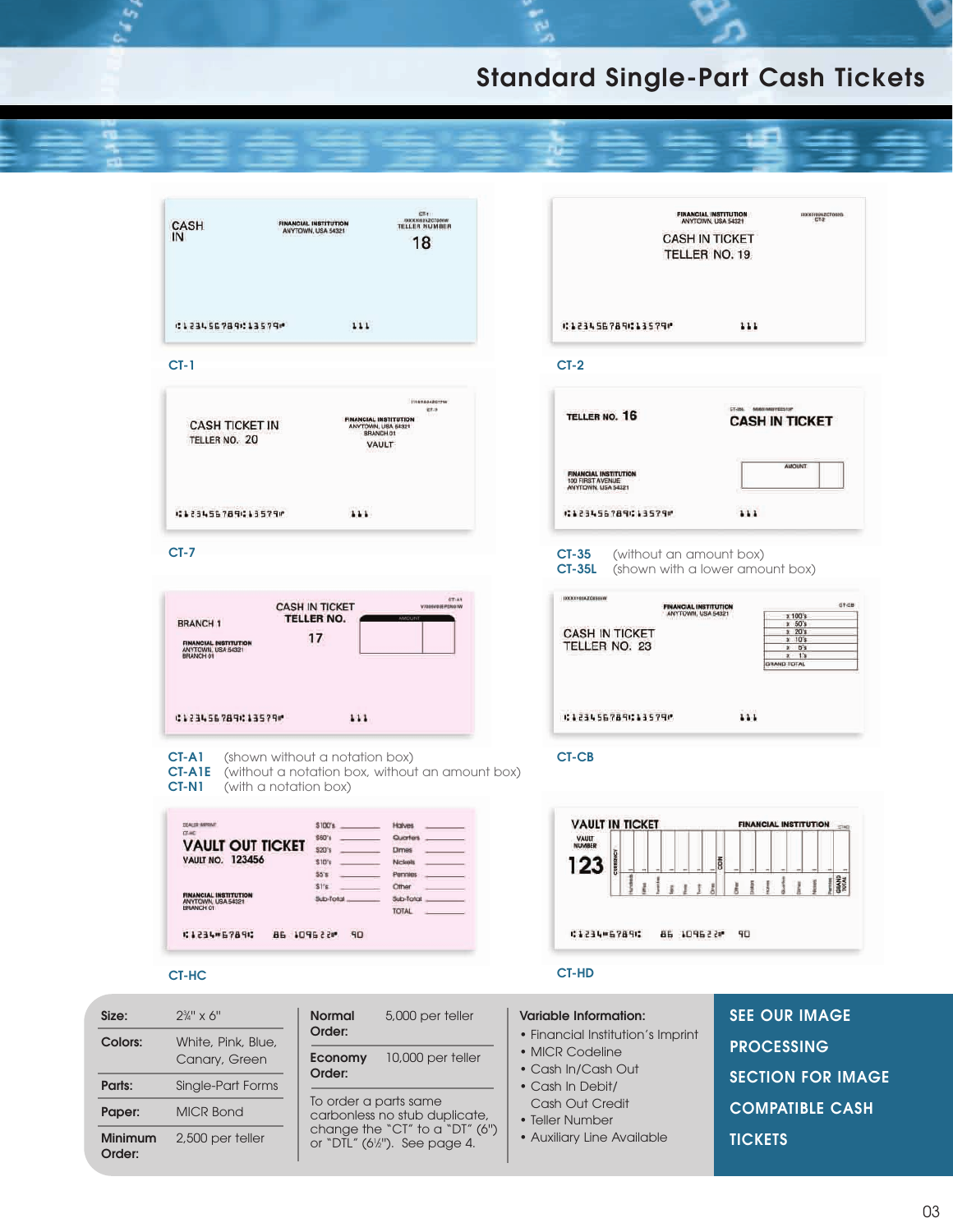#### **Duplicate Carbonless Cash Tickets**



Try the economical DTL, our new 6½" option!

| <b>REORDERING MADE</b><br><b>EASY WITH OUR</b> | Size:<br>Colors: | $2\%''$ x 6" DT<br>2%" x 6%" DTL<br>White, Pink, Blue, | Papers:                 | Original: MICR Bond<br>Duplicate: Self-<br>Contained | <b>Variable Information:</b><br>• Financial Institution's Imprint<br>• MICR Codeline |
|------------------------------------------------|------------------|--------------------------------------------------------|-------------------------|------------------------------------------------------|--------------------------------------------------------------------------------------|
| <b>REORDER NOTICES</b>                         |                  | Canary, Green*<br>*Green only available for DT         | Order:                  | Minimum 2,500 per teller                             | • Cash In/Cash Out<br>• Cash In Debit/                                               |
| <b>INCLUDED IN EACH</b>                        | Parts:           | <b>Two-Part Sets</b><br>(parts same)                   | <b>Normal</b><br>Order: | 5,000 per teller                                     | Cash Out Credit<br>• Teller Number                                                   |
| <b>SHIPMENT</b>                                |                  | Carbonless No Stub                                     | Economy<br>Order:       | 10,000 per teller                                    | • Auxiliary Line Available                                                           |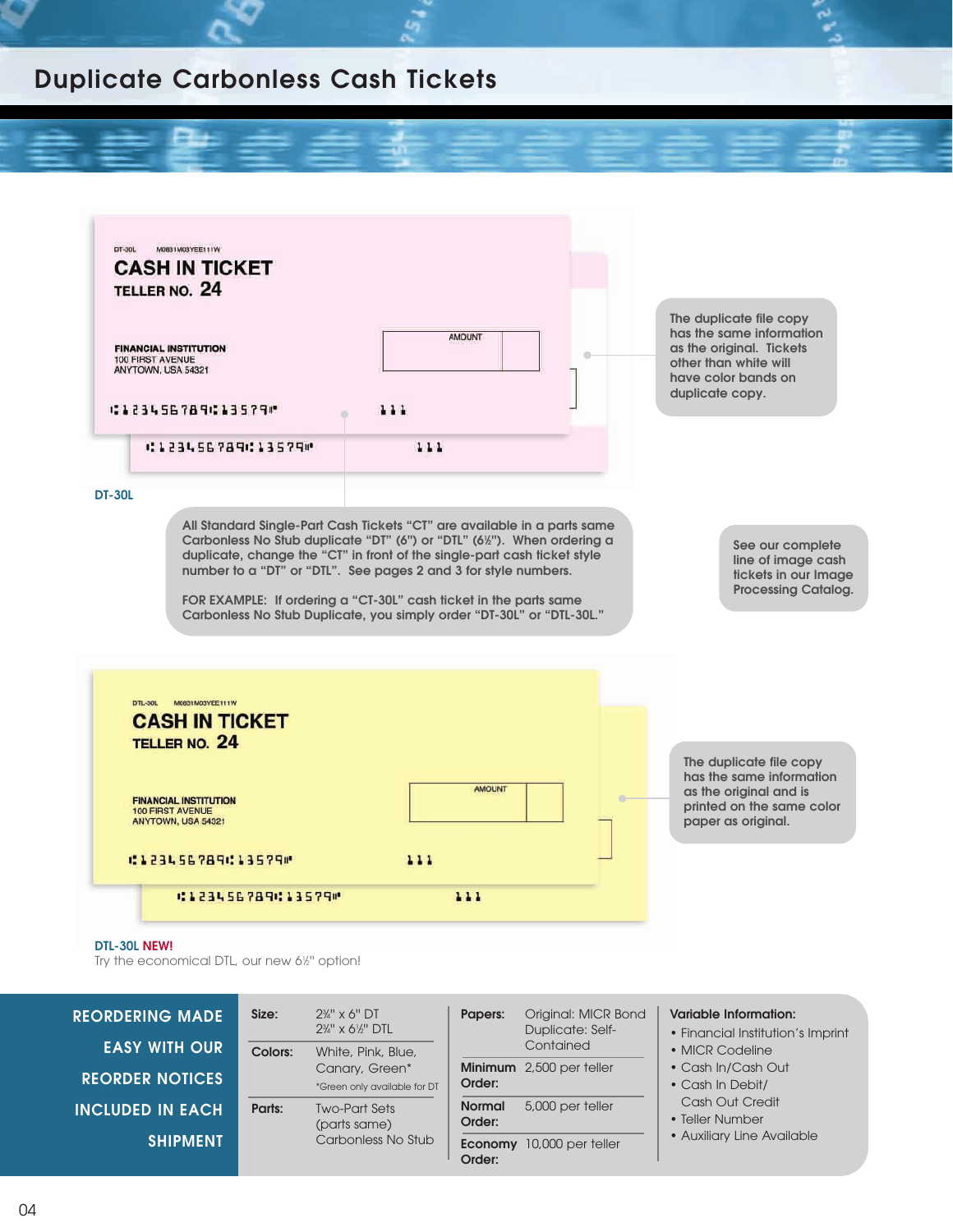## **Duplicate Carbonless Cash Tickets**



| Size:   | Shown by<br>Each Form                     | Papers:                  | Original: MICR Bond<br><b>Duplicate: Self-</b><br>Contained | <b>Variable Information:</b><br>• Financial Institution's Imprint<br>• MICR Codeline | <b>QUALITY</b><br><b>PRODUCTS AT</b> |
|---------|-------------------------------------------|--------------------------|-------------------------------------------------------------|--------------------------------------------------------------------------------------|--------------------------------------|
| Colors: | White, Pink, Blue,<br>Canary              | <b>Minimum</b><br>Order: | 2,500 per teller                                            | • Cash In/Cash Out<br>• Cash In Debit/                                               | <b>ECONOMICAL</b>                    |
| Parts:  | <b>Two-Part Sets</b><br>(parts different) | <b>Normal</b><br>Order:  | 5,000 per teller                                            | Cash Out Credit<br>• Teller Number                                                   | <b>PRICES</b>                        |
|         |                                           | Economy<br>Order:        | 10,000 per teller                                           | • Auxiliary Line Available                                                           |                                      |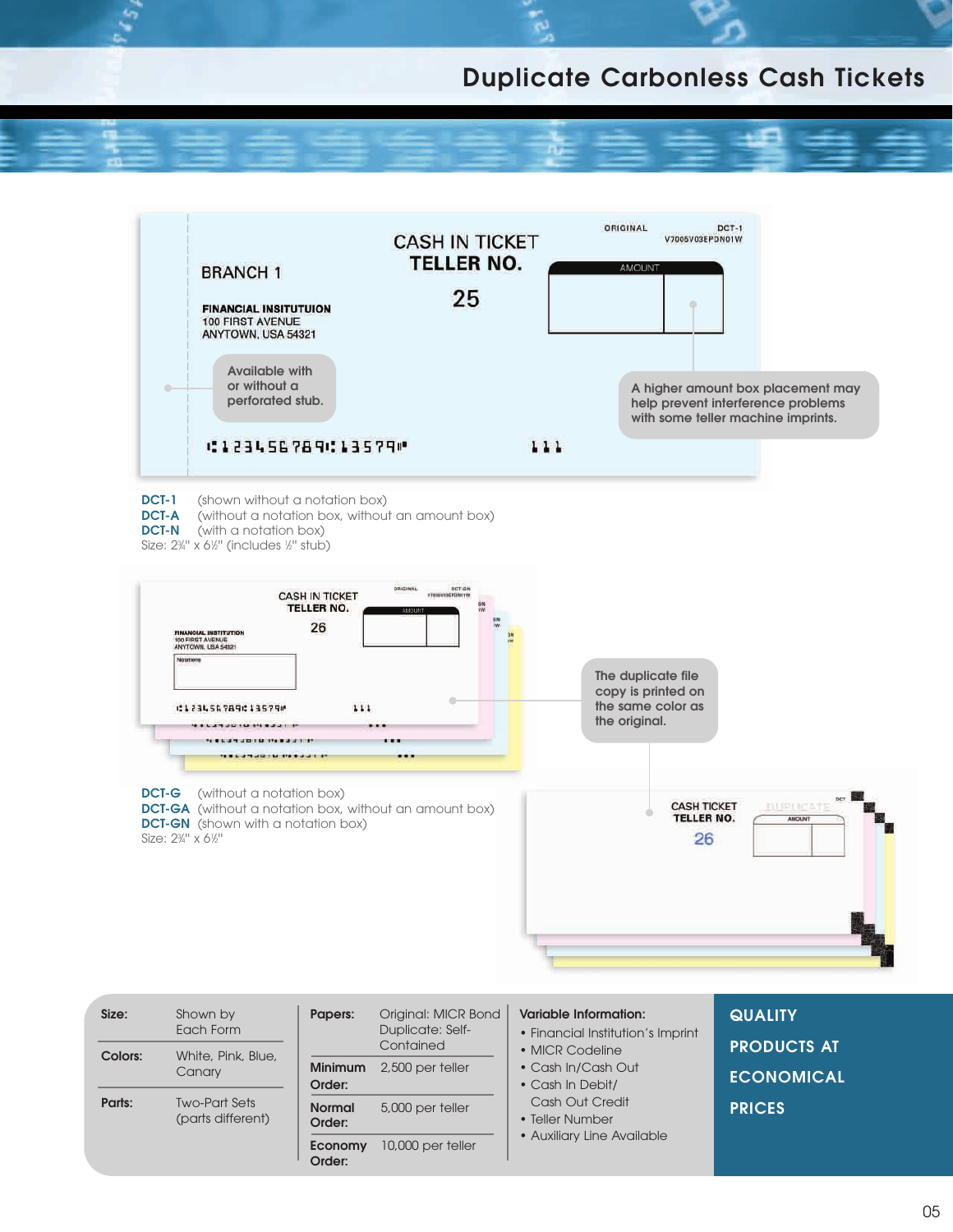#### **Fold Over Cash Tickets**



| <b>UNBEATABLE</b> | Size:   | Shown by<br>Each Form                 | <b>Minimum</b><br>Order: | Shown by<br>Each Form | <b>Variable Information:</b><br>• Financial Institution's Imprint |
|-------------------|---------|---------------------------------------|--------------------------|-----------------------|-------------------------------------------------------------------|
| <b>MICR</b>       | Colors: | White, Pink                           | <b>Normal</b>            | 5,000 per teller      | • MICR Codeline<br>• Cash In/Cash Out                             |
| READABILITY       | Parts:  | Single-Part Forms<br>Carbonized Stubs | Order:<br>Economy        | Multiples of 5,000    | • Teller Number                                                   |
|                   | Paper:  | <b>MICR Bond</b>                      | Order:                   | per teller            |                                                                   |

# **Duplicate Snap-Out Sets With Carbon**

| <b>CASH IN TICKET</b><br>NOTATIONS:                                                                                                | DCT-9914<br><b>TELLER NUMBER</b><br>29<br><b>AMOUNT</b> | NICKES                                                  | <b>CASH IN VAULT</b>     | <b>TWOS</b><br><b>FIVES</b><br><b>TEMS</b><br>TWENTIFE | Conveniently<br>balances teller's<br>drawer with<br><b>Vault Record.</b>                                                          |
|------------------------------------------------------------------------------------------------------------------------------------|---------------------------------------------------------|---------------------------------------------------------|--------------------------|--------------------------------------------------------|-----------------------------------------------------------------------------------------------------------------------------------|
| C12345E789C13579P<br>Cash In Ticket<br><b>DCT-2914</b><br>Cash Out Ticket<br><b>DCT-2913</b><br>Size: 2¼" x 6¼" (includes ¼" stub) | 111                                                     | DOLLARS                                                 | 1232345678912            | FIFTIES<br>HUNDRED<br><b>OTHER</b>                     | <b>Cash Vault Ticket</b><br>MCV-2944 Cash In Vault<br><b>MCV-2937</b> Cash Out Vault<br>Size: $3\%$ " x 7"<br>(includes \%" stub) |
| <b>LOW MINIMUM</b>                                                                                                                 | Size:                                                   | Shown By<br>Each Form                                   | Paper:                   | <b>MICR Bond</b><br>(all parts)                        | 2,000 per teller<br>Economy<br>Order:                                                                                             |
| <b>QUANTITIES TO</b><br><b>REDUCE SPACE AND</b>                                                                                    | <b>Colors:</b>                                          | White, Pink, Blue,<br>Canary, Green                     | <b>Minimum</b><br>Order: | $1,000$ (DCT)<br>500 (MCV)                             | <b>Variable Information:</b><br>• Financial Institution's Imprint*                                                                |
| <b>COST OF INVENTORY</b>                                                                                                           | Parts:                                                  | <b>Two-Part Sets</b><br>(parts same)<br>Snap-Out Carbon | <b>Normal</b><br>Order:  | 1,000 per teller                                       | • MICR Codeline<br>• Teller Number*<br>*Only Available on DCT Forms.                                                              |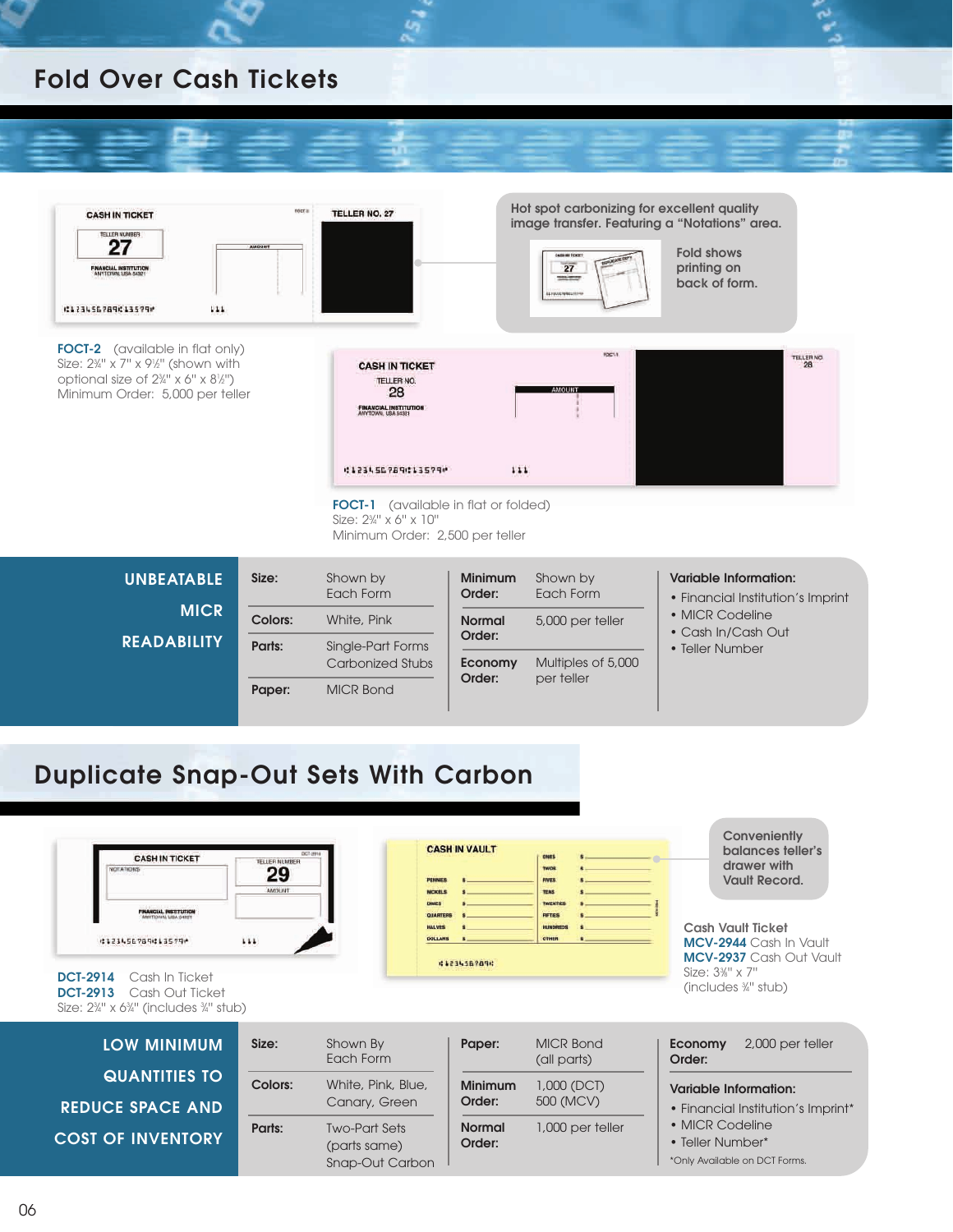## **Miscellaneous Teller Forms**



**Tellers Transfer** (parts different) **MTT-54751**

Size: 3%" x 7" (includes 34" stub) Three-Part Set – Snap-Out Carbon Colors: White, Pink, Blue, Canary, Green

|                              | DATE                  |              |               |  |
|------------------------------|-----------------------|--------------|---------------|--|
| <b>NG.OF</b><br><b>BILLS</b> | <b>DENOMINATIONS</b>  |              | <b>AMOUNT</b> |  |
|                              | HUNDREDS              |              |               |  |
|                              | <b>FIFTIES</b>        |              |               |  |
|                              | <b>TWENTIES</b>       |              |               |  |
|                              | <b>TENS</b>           |              |               |  |
|                              | <b>FIVES</b>          |              |               |  |
|                              | <b>TWOS</b>           |              |               |  |
|                              | ONES                  |              |               |  |
|                              |                       |              |               |  |
|                              | <b>SILVER DOLLARS</b> |              |               |  |
|                              | <b>HALVES</b>         |              |               |  |
|                              | <b>QUARTERS</b>       |              |               |  |
|                              | <b>DIMES</b>          |              |               |  |
|                              | <b>NICKELS</b>        |              |               |  |
|                              | <b>PENNIES</b>        |              |               |  |
|                              |                       |              |               |  |
|                              |                       | <b>TOTAL</b> |               |  |

**Organizes information quickly and concisely.**

**Currency & Coin Record** Colors, while (P)<br>Canary (Part 3) (non-imprinted stock item) **MCC-502**

Size: 53 ⁄8'' x 31 ⁄2'' Color & Paper: White Bond Padded in 100's on top. Also available in a parts same carbonless no stub duplicate as style MCC-502D.

| TELLERIS TRANSFER OF DURING WAY COM-                  |                                                                          |                        |  |               |  |
|-------------------------------------------------------|--------------------------------------------------------------------------|------------------------|--|---------------|--|
|                                                       |                                                                          | DESIGNATIONS           |  | <b>AMOUNT</b> |  |
| DEBIT                                                 |                                                                          | <b>HARMER</b>          |  |               |  |
| (Cash in)                                             | <b>IX WAS</b>                                                            |                        |  |               |  |
|                                                       |                                                                          | maynest                |  |               |  |
|                                                       | <b>TANK</b><br><b>Chair</b>                                              |                        |  |               |  |
| <b>BATE</b>                                           | freeze.                                                                  |                        |  |               |  |
|                                                       | point to                                                                 |                        |  |               |  |
| FROM:                                                 |                                                                          |                        |  |               |  |
| E                                                     |                                                                          | <b>DOLLARS</b>         |  |               |  |
| TO-<br>ENVIOR IN TELER RECEIVING DIEN                 | <b>ESCHIER</b>                                                           |                        |  |               |  |
|                                                       |                                                                          | <b>SLANTING</b>        |  |               |  |
| ATHENS                                                | <b>DAKE</b>                                                              |                        |  |               |  |
|                                                       |                                                                          | some                   |  |               |  |
|                                                       |                                                                          | <b>Homes</b> ic        |  |               |  |
|                                                       |                                                                          | <b>THEM</b>            |  |               |  |
| <b>CREDIT</b>                                         |                                                                          | <b>Here</b> n<br>14748 |  |               |  |
| (Cash Dat)                                            |                                                                          | <b>TEXASTER</b>        |  |               |  |
|                                                       | the<br>$\overline{ }$                                                    |                        |  |               |  |
| <b>BATE</b>                                           |                                                                          |                        |  |               |  |
|                                                       |                                                                          | TWOG                   |  |               |  |
| <b>RISCUAL</b>                                        |                                                                          | <b>DESTE</b>           |  |               |  |
| ŧ                                                     |                                                                          |                        |  |               |  |
| $10 -$<br>CASHFORN AP 101/28 BILLIANNA KRON-          | DOLLARS<br>14, 202<br><b>CEAMPIONS</b><br><b>States</b><br><b>AcRIVE</b> |                        |  |               |  |
|                                                       |                                                                          |                        |  |               |  |
| <b>APPROVED</b><br>m                                  |                                                                          |                        |  |               |  |
|                                                       |                                                                          |                        |  |               |  |
|                                                       |                                                                          | respons.               |  |               |  |
| TELLERS TRANSFER<br>OF CURRENCY AND COIN              |                                                                          | <b>Silver</b>          |  |               |  |
|                                                       |                                                                          |                        |  |               |  |
|                                                       |                                                                          | <b>HARMON</b>          |  |               |  |
| <b>TELLERS COPY</b>                                   |                                                                          | <b>Auction</b>         |  |               |  |
|                                                       |                                                                          | <b>THRACES</b>         |  |               |  |
|                                                       |                                                                          | <b>Now</b>             |  |               |  |
| <b>SATE</b>                                           |                                                                          | <b>mars</b>            |  |               |  |
|                                                       |                                                                          | term                   |  |               |  |
| <b>FROM</b>                                           |                                                                          | then                   |  |               |  |
| ł                                                     |                                                                          | 201.402                |  |               |  |
| $\overline{19}$ $-$<br>SEARCHE OF TELES INCOMING CASH |                                                                          | HALIFE                 |  |               |  |
|                                                       |                                                                          | <b>SUMMERS</b>         |  |               |  |
| Armours                                               |                                                                          | <b>Division</b>        |  |               |  |
| ELLERS TRANSFER<br>CURRENCY AND COIN                  |                                                                          | <b>NORDER</b>          |  |               |  |
| b                                                     |                                                                          | rewes.<br><b>TREA</b>  |  |               |  |

**Tellers Transfer** (parts different) **MTT-510**

Size: 3%" x 6%" (includes %" stub) Three-Part Set – Snap-Out Carbon Also available as a 2-part (without the teller's copy, pt. 3) Colors: White (Part 1), Pink (Part 2),

| Size:   | Shown by<br>Each Form | Paper:                   | <b>MICR Bond</b><br>(all parts) | <b>FAX IN CURRENT</b>                      |
|---------|-----------------------|--------------------------|---------------------------------|--------------------------------------------|
| Colors: | Shown by<br>Each Form | <b>Minimum</b><br>Order: | 500 (MCC-502,<br>MTT-54751)     | <b>FORMS FOR A</b><br><b>NO-OBLIGATION</b> |
| Parts:  | Shown by              |                          | 1,000 (MTT-510)                 |                                            |
|         | Each Form             | <b>Normal</b><br>Order:  | 1.000                           | <b>PRICE QUOTE</b>                         |